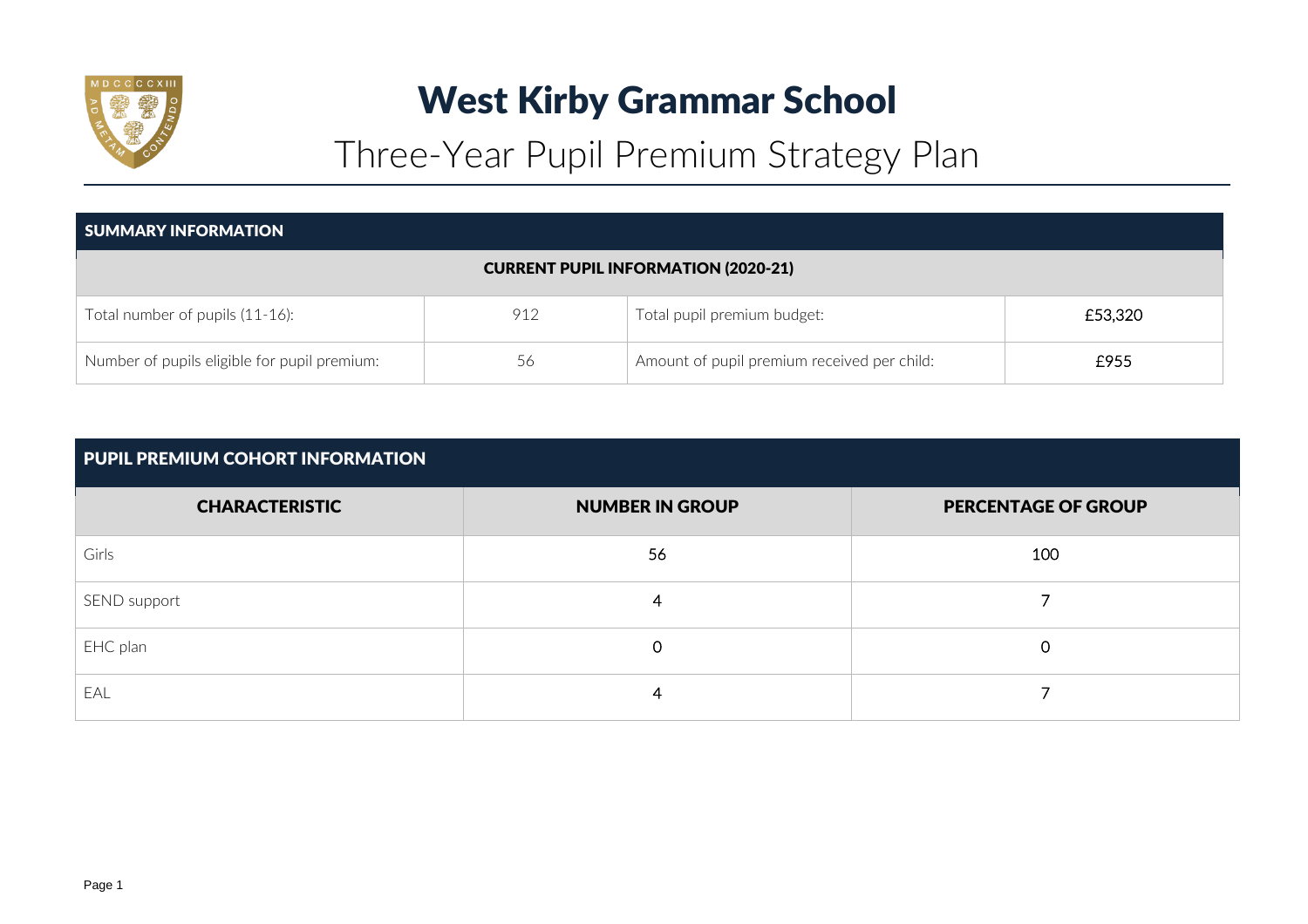## Assessment Data

| <b>CURRENT ATTAINMENT</b>          |                                                      |                       |                                            |         |         |         |  |  |
|------------------------------------|------------------------------------------------------|-----------------------|--------------------------------------------|---------|---------|---------|--|--|
|                                    |                                                      | 2019-20               | <b>Previous three years</b> (PPG students) |         |         |         |  |  |
|                                    | <b>Students eligible for</b><br><b>Pupil Premium</b> | <b>School average</b> | <b>National average</b>                    | 2018-19 | 2017-18 | 2016-17 |  |  |
| Progress 8 score average Year 11   | $+0.63$                                              | $+0.85$               |                                            | $+0.34$ | $+0.64$ | $+0.06$ |  |  |
| Attainment 8 score average Year 11 | 71.93                                                | 72.66                 | $\hspace{0.1mm}-\hspace{0.1mm}$            | 67.80   | 67.72   | 64.8    |  |  |

## LONG-TERM PLAN

- 1. To continue to improve the progress of Pupil Premium students in EBacc subjects (specifically Maths and Languages)
- 2. To continue to improve the attendance and punctuality of pupil premium students
- 3. To focus on aspiration, enrichment and destinations of pupil premium students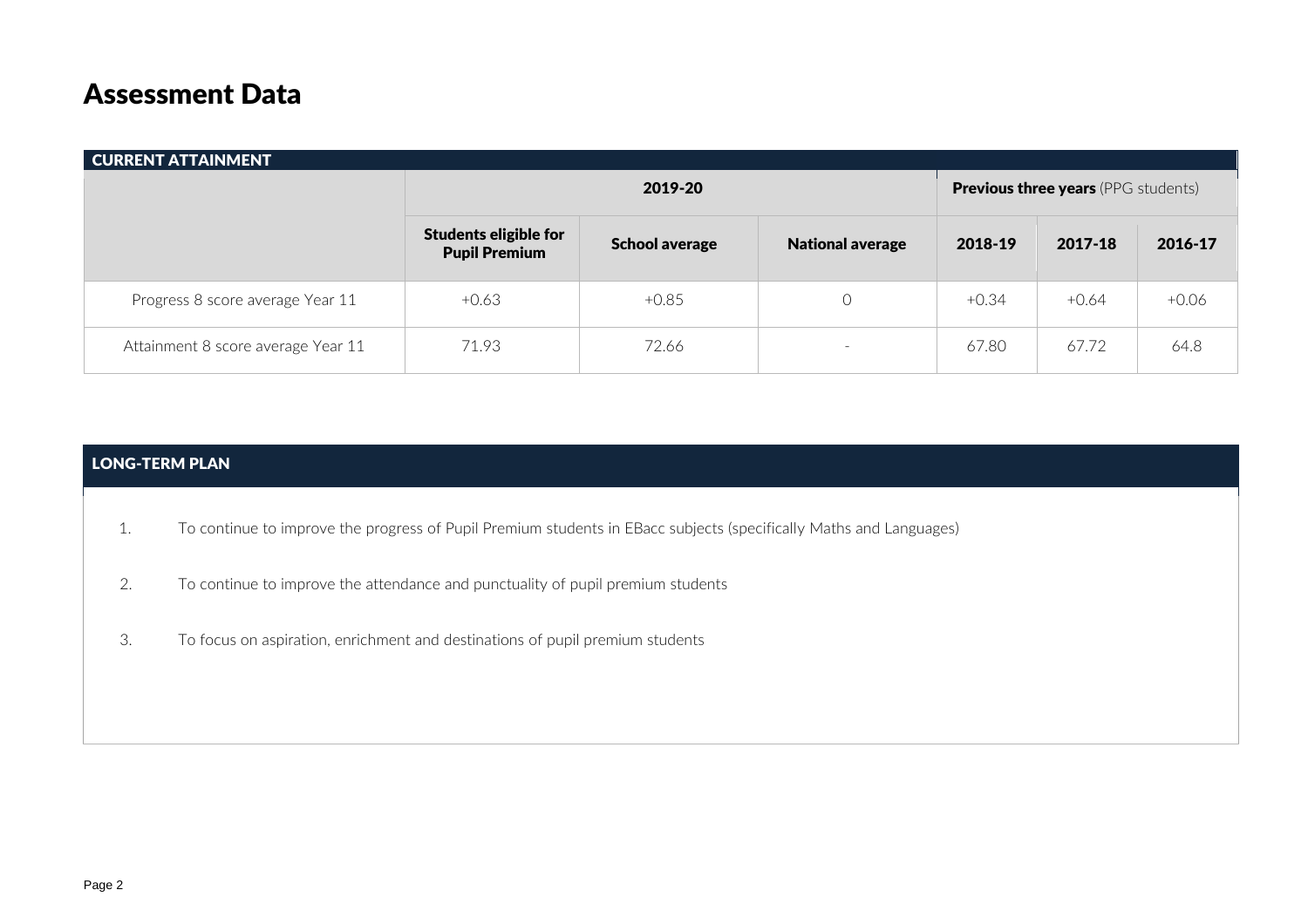## PRIORITY 1

#### To continue to improve the progress of Pupil Premium students in EBacc subjects.

Rationale: Although PPG students achieved more highly than the national average for similar students, in 2019-20, non-PP students (14) achieved more highly than their PP peers in most EBacc subjects.

| <b>Subject</b> | <b>Measure</b> | <b>Pupil Premium</b> | <b>Non-Pupil Premium</b> | Gap      |
|----------------|----------------|----------------------|--------------------------|----------|
| Maths          | P <sub>8</sub> | $+0.46$              | $+0.5$                   | $-0.04$  |
| English        | P <sub>8</sub> | $+0.22$              | $+0.47$                  | $-0.25$  |
| Science (13)   | Value Added    | +0.847               | $+0.915$                 | $-0.068$ |
| Languages (12) | Value Added    | $+0.835$             | $+0.534$                 | $+0.301$ |
| Humanities (9) | Value Added    | $+0.920$             | $+1.238$                 | $-0.318$ |

Member of staff responsible: **DHT (Quality of Education)** 

| <b>Objectives</b>                           | Actions to be taken                                                                                                                      | By whom                                         | By when               | <b>Resources</b>                     | <b>Progress indicators</b>                                                   | Success criteria                                |
|---------------------------------------------|------------------------------------------------------------------------------------------------------------------------------------------|-------------------------------------------------|-----------------------|--------------------------------------|------------------------------------------------------------------------------|-------------------------------------------------|
| To improve progress in<br>Maths             | Early identification of students for<br>monitoring by department and<br>achievement teams. Intervention<br>strategies where appropriate. | HoD &<br>Maths Dept.                            | $2021$ and<br>ongoing | To be<br>identified by<br>department | Value added gap to whole<br>cohort is 0 or better<br>consistently over time. | In 2020-21 the progress<br>gap will be reduced. |
| To improve progress in<br><b>Humanities</b> | Close monitoring of PPG students<br>in Y10 & 11 where gaps emerge.<br>Additional strategies of support<br>identified.                    | HoDs for<br>Humanities &<br>Achievement<br>Team | 2021 and<br>ongoing   | To be<br>identified by<br>department | Value added gap to whole<br>cohort is 0 or better<br>consistently over time. | In 2020-21 the progress<br>gap will be reduced. |
| To improve progress in<br>Languages         | Evaluation of skills to identify<br>trends and most suitable support<br>strategies.                                                      | $H$ <sub>o</sub> $D$ s for<br>Languages         | 2021 and<br>ongoing   | To be<br>identified by<br>department | Value added gap to whole<br>cohort is 0 or better<br>consistently over time. | In 2020-21 the progress<br>gap will be reduced. |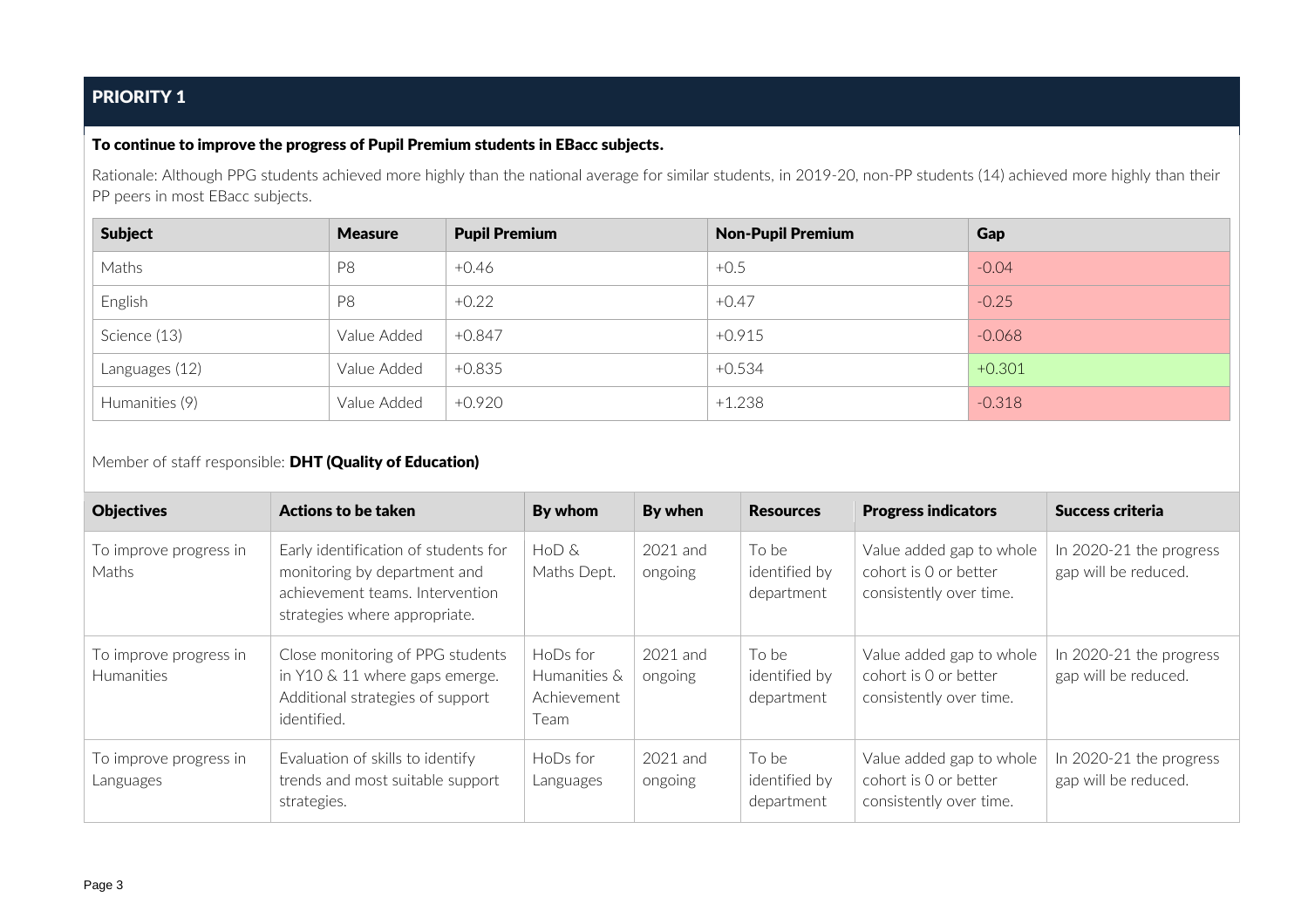## PRIORITY 2

#### To continue to improve the attendance and punctuality of Pupil Premium students.

Rationale: in 2019-20, attendance figures indicate that in some year groups, there is a gap between the attendance of Pupil Premium students and their peers. In most year groups the percentage of lates is higher for PP students than for their peers.

| <b>Year Group</b>   | <b>Attendance (%)</b> |                          |         | Lates before registration closed (%) |                          |         |  |
|---------------------|-----------------------|--------------------------|---------|--------------------------------------|--------------------------|---------|--|
|                     | <b>Pupil Premium</b>  | <b>Non-Pupil Premium</b> | Gap     | <b>Pupil Premium</b>                 | <b>Non-Pupil Premium</b> | Gap     |  |
|                     | 96.95                 | 97.28                    | $-0.33$ | 0.35                                 | 0.30                     | $-0.05$ |  |
| O                   | 93.48                 | 95.72                    | $-2.21$ | 3.53                                 | 0.87                     | $-2.66$ |  |
|                     | 95.61                 | 96.66                    | $-1.05$ | 1.55                                 | 1.09                     | $-0.46$ |  |
| 10                  | 91.02                 | 95.90                    | $-4.88$ | 3.33                                 | 1.38                     | $-1.95$ |  |
| $\Lambda$ $\Lambda$ | 93.47                 | 96.61                    | $-3.14$ | 1.48                                 | 1.14                     | $-0.34$ |  |

Member of staff responsible: **AHT (Pastoral)** 

| <b>Objectives</b>                                                                                            | Actions to be taken                                                                                                                                            | By whom                                       | By when               | <b>Resources</b>                        | <b>Progress indicators</b>                                             | Success criteria                                             |
|--------------------------------------------------------------------------------------------------------------|----------------------------------------------------------------------------------------------------------------------------------------------------------------|-----------------------------------------------|-----------------------|-----------------------------------------|------------------------------------------------------------------------|--------------------------------------------------------------|
| To narrow the gap in<br>attendance between PP<br>students and their peers                                    | Rigorous monitoring of PPG<br>attendance rates by Attendance<br>Officer and intervention strategies<br>identified as needed.                                   | Attendance<br>Officer/AHT<br>(Pastoral)       | $2021$ and<br>ongoing | To be identified<br>by AHT as<br>needed | Attendance gap to whole<br>cohort average is 0 or<br>better over time. | In 2020-21 the average<br>attendance gap will be<br>reduced  |
| To close the gap so that<br>PP students have no<br>more 'lates' than their<br>peers                          | Rigorous monitoring of PPG<br>lateness rates by Attendance<br>Officer and intervention strategies<br>identified as needed.                                     | Attendance<br>Officer/ AHT<br>(Pastoral)      | $2021$ and<br>ongoing | To be identified<br>by AHT as<br>needed | Lateness gap to whole<br>cohort average is 0 or<br>better over time.   | In $2020-21$ the average<br>lateness gap will be<br>reduced. |
| To work with Year and<br>Tutor team to identify<br>patterns of poor<br>attendance for early<br>intervention. | Training on identification of<br>absence trends with Tutor team.<br>Intervention strategies in place to<br>ensure attendance is inline with<br>school average. | <b>AHT</b><br>(Pastoral) /<br>HOYs/<br>Tutors | $2021$ and<br>ongoing | To be identified<br>by AHT as<br>needed | Attendance gap to whole<br>cohort average is 0 or<br>better over time. | In 2020-21 the average<br>attendance gap will be<br>reduced  |